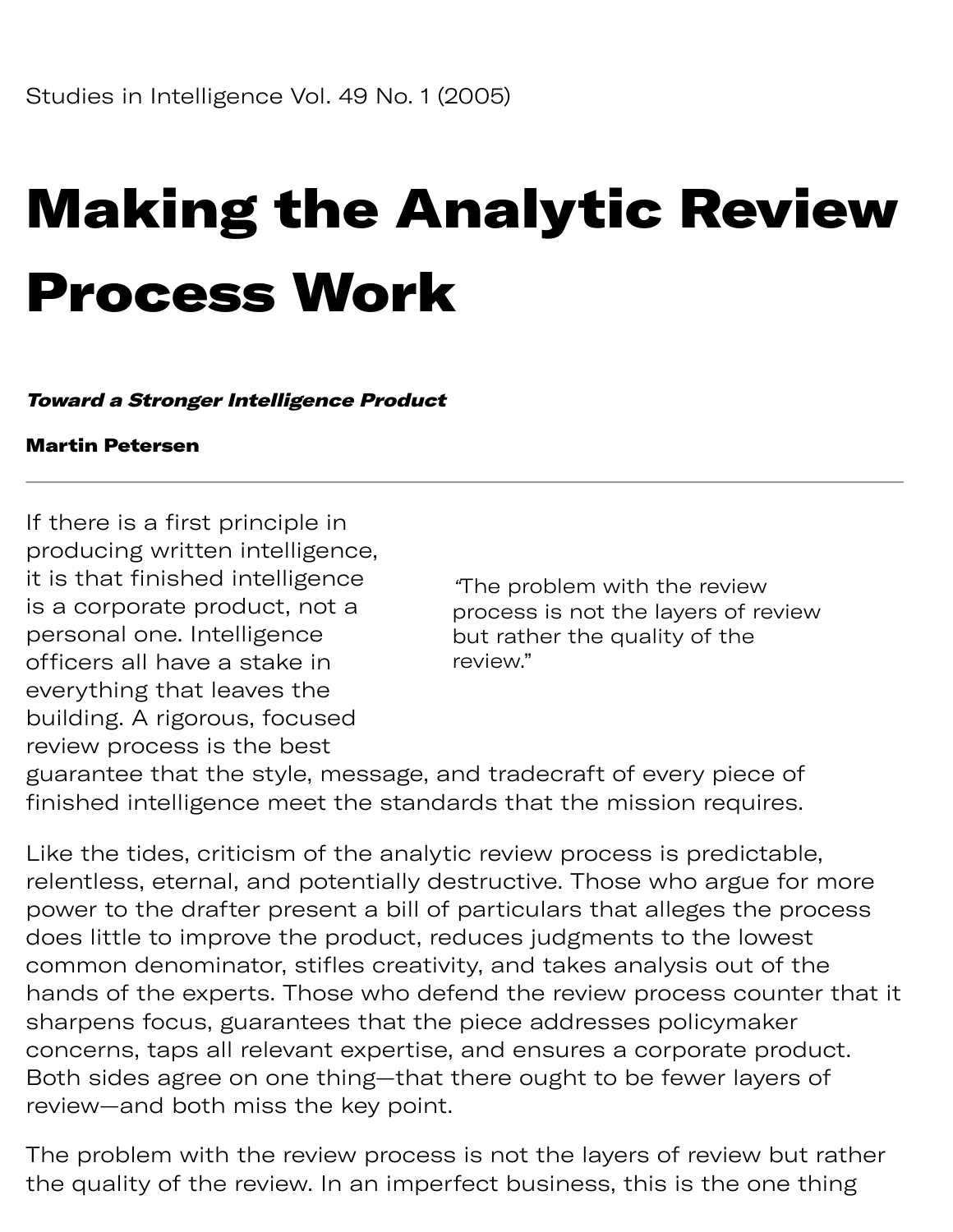that intelligence officers need to get right. My 30-plus years of experience leads me to conclude that there should be three levels of review and three broad areas of review for each piece of finished intelligence.

Editing is NOT review. Editing is a mechanical task that should be accomplished by the first-level reviewer or by a staff. Review is about thinking, about questioning evidence and judgments. It focuses on the soundness of the analytic points that are being made and the quality of the supporting evidence. Levels of review is NOT synonymous with layers of review. Layers of review speaks to how many cooks are involved with the broth; levels of review is about ascertaining the quality of the soup.

Each level of review has a different focus. The strength of the review process is directly related to the different perspective that each level brings, with succeeding levels focusing on ever broader issues that are hard for the author and firstline reviewer to see because they are so close to the substance.

| Level of<br><b>Review</b>                                                                                                         | <b>Checking</b><br>for Style*                                                                                                                                               | <b>Clarifying</b><br>the<br>Message*                                                                                                                                                         | Monitoring<br><b>Tradecraft*</b>                                                                                                                                                                                                                        |
|-----------------------------------------------------------------------------------------------------------------------------------|-----------------------------------------------------------------------------------------------------------------------------------------------------------------------------|----------------------------------------------------------------------------------------------------------------------------------------------------------------------------------------------|---------------------------------------------------------------------------------------------------------------------------------------------------------------------------------------------------------------------------------------------------------|
| First<br>Reviewer. Firstline<br>supervisor, who is<br>close to the subject<br>lmatter.<br><i>Focus</i> : What is in the<br>piece. | • Are<br>grammar,<br>spelling,<br>and other<br>technical<br>aspects<br>correct?<br><b>Is language</b><br>$\bullet$<br>crisp?<br><b>Is the flow</b><br>$\bullet$<br>logical? | $\bullet$ Are key<br>points clear<br>and argued<br>with<br>evidence?<br>$\bullet$ Can<br>assertions<br>be<br>supported?<br>Is the<br>$\bullet$<br>what/so-<br>what for<br>the US<br>evident? | • Are facts<br>correct?<br>• Are sources<br>described<br>accurately?<br>• Is the evidence<br>correctly<br>characterized?<br>• Has all relevant<br>evidence been<br>considered?<br>• Are alternate<br>interpretations<br>acknowledged?<br>• Is the piece |

#### Analytic Review Process at a Glance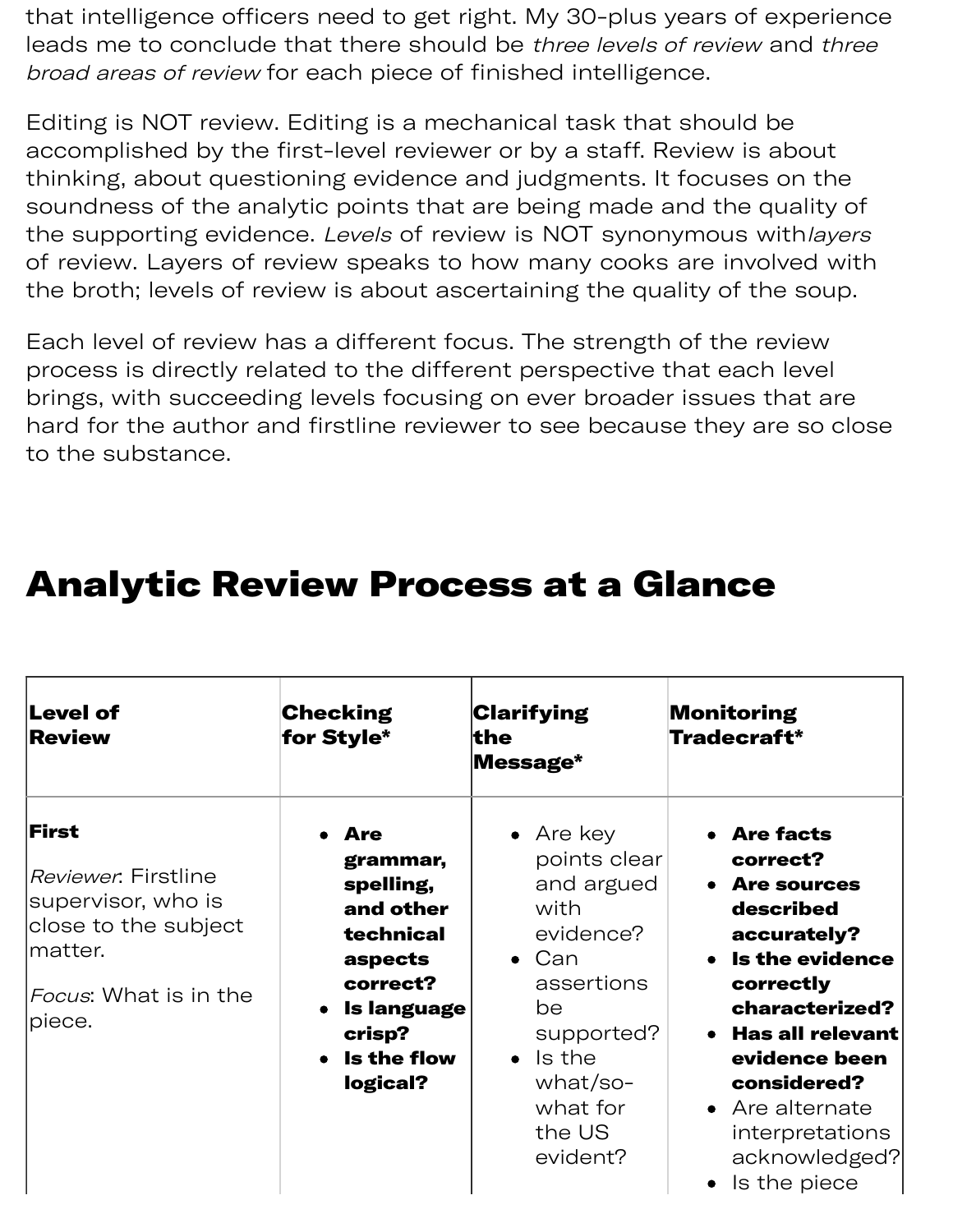|                                                                                                                                                                                                     |                                                                      |                                                                                                                                                                    | consistent with<br>previous<br>analysis?<br>• Is it clear what<br>is known and<br>not known, and<br>what the level<br>of confidence<br>is?<br>• What<br>assumptions<br>underpin the<br>analysis?<br>• What are the<br>key drivers and<br>variables?                                                                                                                                                                                                              |
|-----------------------------------------------------------------------------------------------------------------------------------------------------------------------------------------------------|----------------------------------------------------------------------|--------------------------------------------------------------------------------------------------------------------------------------------------------------------|------------------------------------------------------------------------------------------------------------------------------------------------------------------------------------------------------------------------------------------------------------------------------------------------------------------------------------------------------------------------------------------------------------------------------------------------------------------|
| Second<br><i>Reviewer</i> : Middle<br> manager, who is<br>somewhat expert but<br>has a broader<br>perspective with<br>respect to substance<br>land audience.<br>Focus: What underpins<br>the piece. | Any<br>$\bullet$<br>confusing<br>technical<br>language<br>or jargon? | <b>Are key</b><br>points clear<br>and argued<br>with<br>evidence?<br>Can<br>assertions<br>be<br>supported?<br>Is the<br>what/so-<br>what for<br>the US<br>evident? | • Are alternate<br>interpretations<br>acknowledged?<br>Is it clear what<br>is known and<br>not known, and<br>what the level<br>of confidence<br>is?<br>$\bullet$ What<br>assumptions<br>underpin the<br>analysis?<br>• What are the<br>key drivers and<br>variables?<br>Is the piece<br>consistent with<br>previous<br>analysis?<br><b>Have the right</b><br>questions been<br>asked? Any<br>information<br>gaps?<br>Are policymakers'<br>concerns<br>addressed? |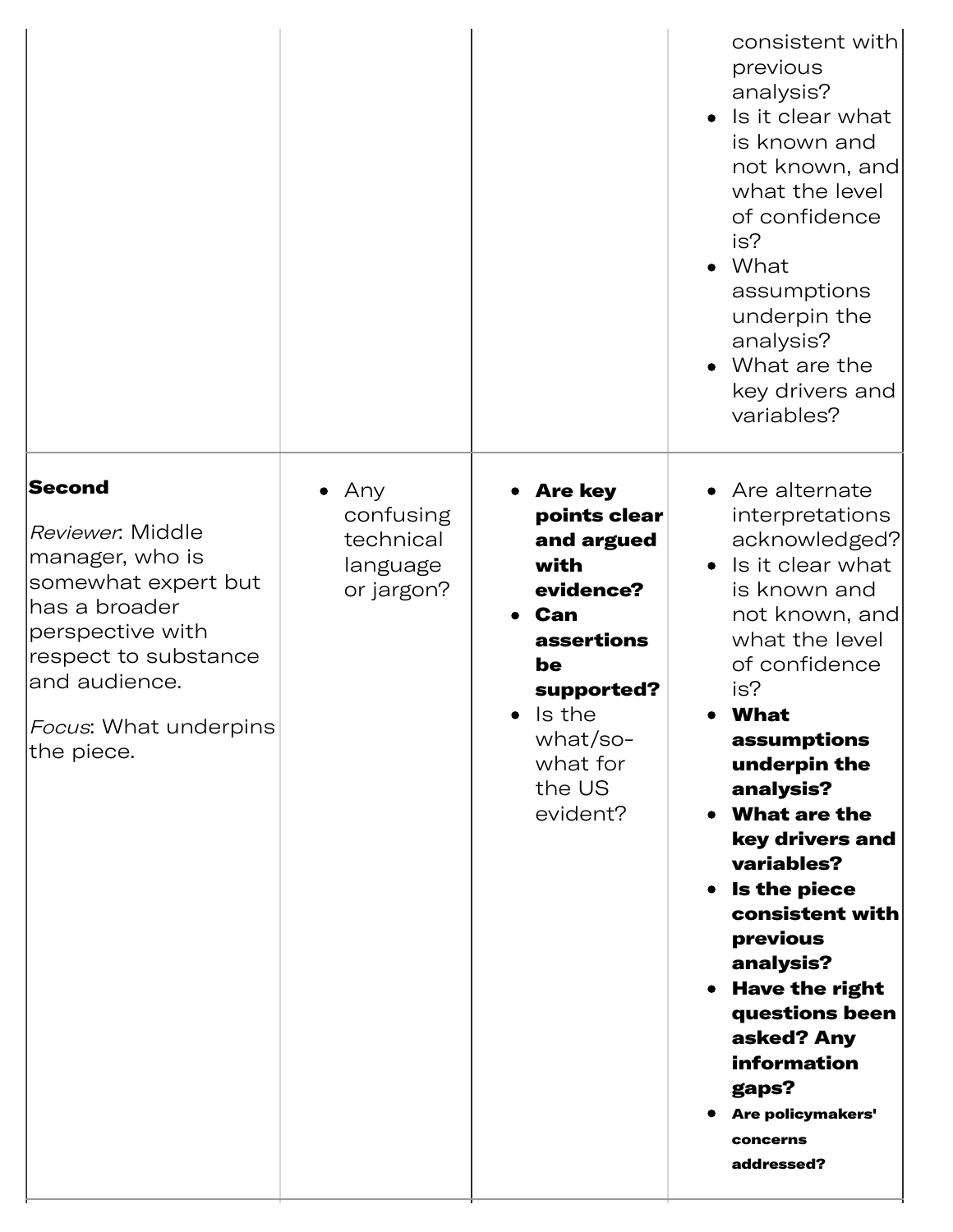| <b>Third</b><br>Reviewer: Office-level<br>manger or senior<br>officer of the<br>organization, who is<br>not expert but has a<br>very broad context.<br>Focus: The audience. | Any<br>$\bullet$<br>confusing<br>technical<br>language or<br>jargon? | $\bullet$ Are key<br>points clear<br>and argued<br>with<br>evidence?<br>$\bullet$ Can<br>assertions<br>be<br>supported?<br>Is the<br>what/so-<br>what for<br>the US<br>evident? | • Is it clear what<br>is known and<br>not known, and<br>what the level<br>of confidence<br>is?<br>• Is the piece<br>consistent with<br>previous<br>analysis?<br>• What<br>assumptions<br>underpin the<br>analysis?<br>• What are the<br>key variables<br>and drivers?<br>• Have the right<br>questions been<br>asked?<br>Is the piece<br>clear to the<br>non-expert?<br>• Are<br>policymakers'<br>concerns<br>addressed? |
|-----------------------------------------------------------------------------------------------------------------------------------------------------------------------------|----------------------------------------------------------------------|---------------------------------------------------------------------------------------------------------------------------------------------------------------------------------|--------------------------------------------------------------------------------------------------------------------------------------------------------------------------------------------------------------------------------------------------------------------------------------------------------------------------------------------------------------------------------------------------------------------------|
|-----------------------------------------------------------------------------------------------------------------------------------------------------------------------------|----------------------------------------------------------------------|---------------------------------------------------------------------------------------------------------------------------------------------------------------------------------|--------------------------------------------------------------------------------------------------------------------------------------------------------------------------------------------------------------------------------------------------------------------------------------------------------------------------------------------------------------------------------------------------------------------------|

\*Bold type indicates special focus

#### First-Level Review

The drafter's supervisor is almost always the first-level reviewer. Of all the reviewers, this individual is usually the most expert and closest to the substance, and therefore bears the greatest responsibility—after the author—for the substantive accuracy of the piece. The focus of the firstlevel review should be the content of the piece.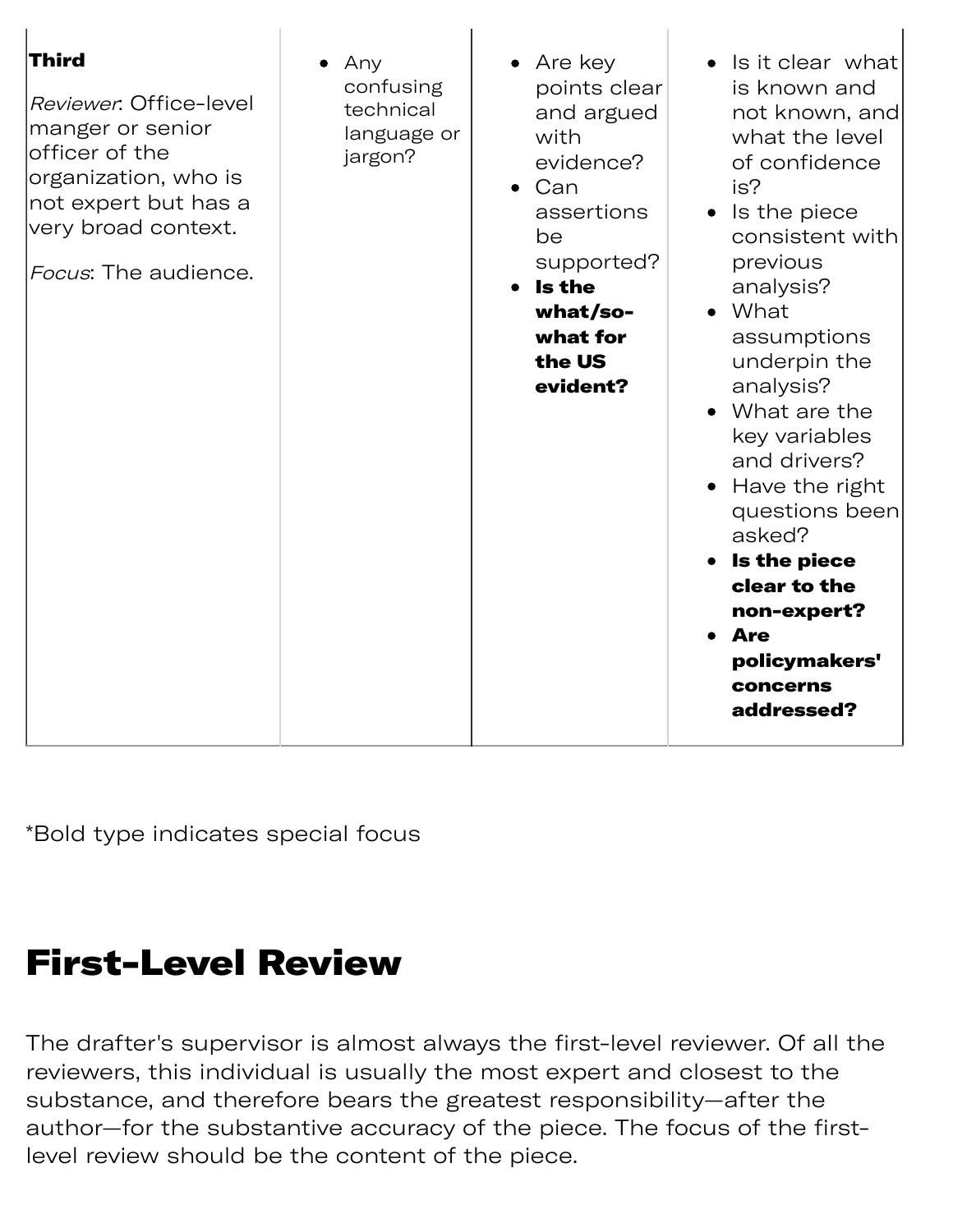**Style.** Of the three broad areas of review-style, message, and tradecraftstyle is the exclusive domain of the first-level reviewer. He or she does the "blue pencil" edit, assuring that the language is clear and crisp and that the piece flows logically. The second- and third-level reviewers should resist mightily the all too human temptation to "tweak the prose" or "polish the draft."

**Message.** The first-level reviewer shares with the next two levels the responsibility for the clarity of the message. Review at this point is about thinking, not editing, and the first thing the reviewer should be thinking about is why anyone should take a minute out of his or her busy schedule to read something that took days to produce. Because it is "interesting" is not sufficient.

The what/so-what of the paper has to be crystal clear in the title or the first sentence. Without the ability to attract the reader, there is no point in producing the piece. The first level is the expert's eye view. The second level is the perspective of someone steeped in the subject matter but not genuinely expert, and the third level is from the point of view of the intelligent generalist. When they agree, the what/so-what is as clear as it is going to be. If the expert has a vulnerability, it is assuming too much knowledge on the part of the audience and its ability to see the connections.

Assertions are among the vehicles for conveying the message. Assertions are not facts. That Beijing is the capital of China is a fact. That Chinese military leaders take a harder line than civilian leaders on Taiwan issues is an assertion—a judgment based on earlier analytic work and evidence not cited. Assertions are necessary; intelligence is not geometry, and analysts have neither the time nor the space to prove every point. But, assertions are dangerous, too. They need to be questioned periodically, especially if long held and based on earlier analysis, for they have a tendency to become subconscious assumptions over time. Questioning assertions needs to begin at the first level, but the second- and third-level reviewers play an even more critical role here.

Tradecraft. The analyst and the first-level reviewer bear the primary responsibility for the quality of tradecraft. They have near total accountability for those things that higher levels of review are unlikely to catch, specifically:

Accuracy of information presented as facts. Silly things do slip through. I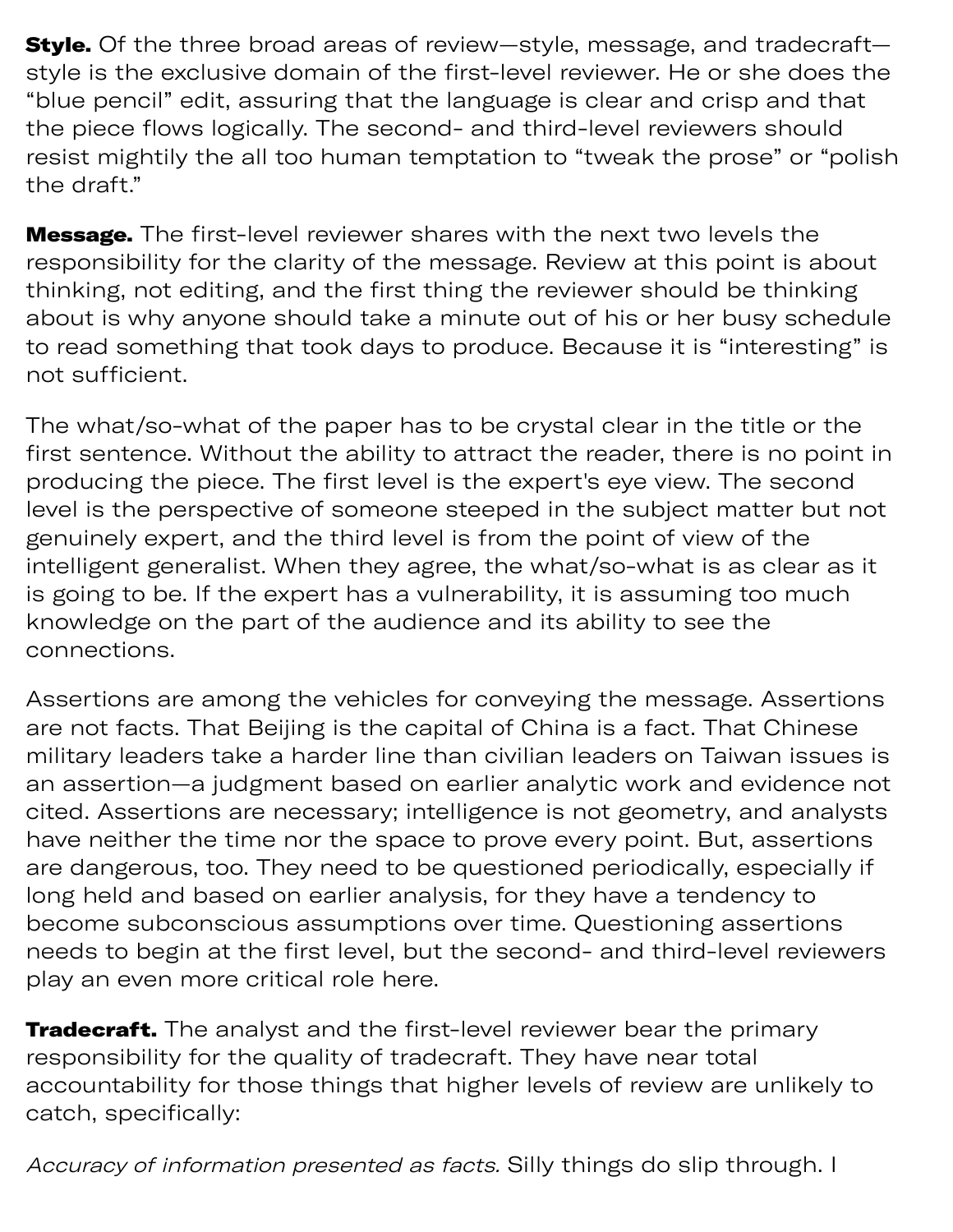remember seeing a piece early in my career that made reference to the China-Thai border area. Thailand does not share a border with China.

Descriptions of the sources and what the reporting says precisely. It matters a great deal whether the source states that a country is attempting to acquire some technology or whether the country has actually acquired the technology, and the analysis must reflect this distinction, even if, on balance, the analyst believes that the country succeeded in acquiring the technology. Why? Because if intelligence officers are called to explain the analysis and to present the evidence, the evidence will only reflect the attempt; success in this instance is an analytic judgment. It also matters at least to the audience—whether the source has direct knowledge or indirect knowledge. The rule is simple: the more politically sensitive the subject matter, the greater the requirement for absolute precision, because on a politically charged issue a small slip in one piece will be used to discredit all analytic work.

Characterizations of the body of evidence. A "majority of the reporting" means a majority, and "almost every" is not 60 percent.

These are right or wrong issues— either the piece correctly reports what the source says or it does not. The other six tradecraft issues that the first-level reviewer must consider are even more difficult, and therefore more important to pay attention to. In ascending order of difficulty:

Has all the relevant evidence been taken into consideration? Considered means just that: thought about.

Is there an alternate explanation or interpretation of the evidence and is it acknowledged? The drafter is not obligated to walk the reader through all of the various interpretations or permutations of the evidence. There ought to be a presumption that the analyst considered alternate interpretations before arriving at the interpretation presented. That said, an author owes it to the reader, especially on complex or controversial subjects, to inform him or her that another view exists, especially if that view has a measure of acceptance by other experts. "Suggests" and "indicates" may be the two favorite verbs of analysts. My experience is that what follows "suggests" or "indicates" is the analyst's pet theory, for which there is some but not compelling evidence. My first question as a reader—and it ought to be the first question of the reviewer—is what else might this development suggest or indicate and why is the theory put forth as the best possibility?

Is this piece consistent with previous analysis? If it is a departure, then that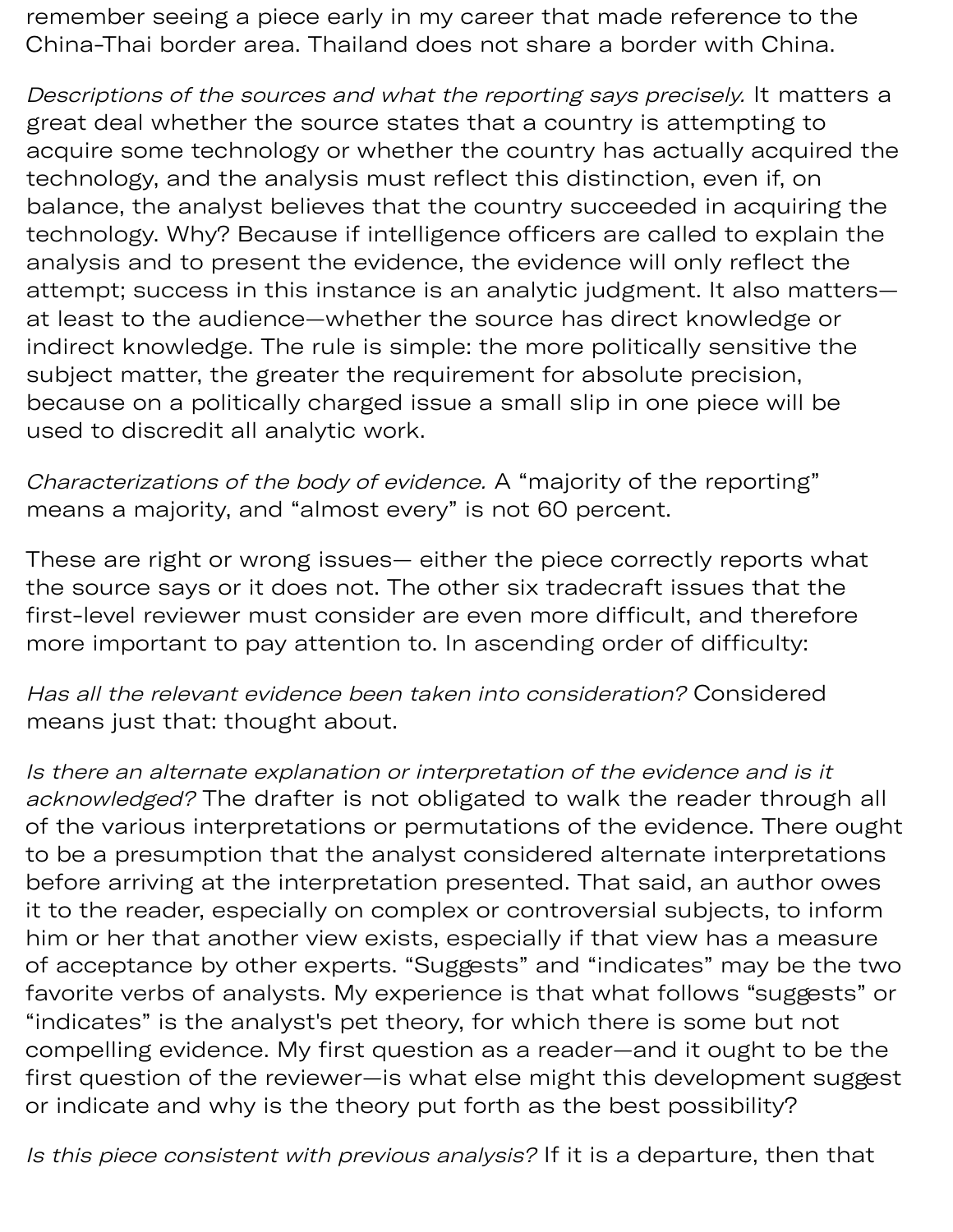must be acknowledged explicitly and explained. Also, if it has been some time since the subject was treated, caution dictates a quick review of previous work—as an institution, we must never lose track of what precisely has been said—and probably some language in the piece by way of background for the reader. Over time, caveats and qualifiers are at risk of being dropped or forgotten, especially as different analysts or reviewers become involved, and this seems to have happened in the case of Iraq recent years.

Is it clear what is known and what is not known? And has the analyst conveyed the level of confidence in the judgments and conclusions put forth in the piece? There is a difference between "sharpening judgments" and "firming up judgments." To sharpen a judgment is to be very clear about what the judgment is and how confident the analyst is in that judgment. To firm up a judgment begs the confidence level at best and in all likelihood conveys a greater degree of confidence than actually exists.

What assumptions underpin the analysis? There is no tougher issue to get at, nor one with graver consequences if left unexamined. Assumptions are different from assertions— assertions are explicit statements whereas assumptions tend to be implicit to the analysis. The CIA Directorate of Intelligence's work on the fall of the Shah of Iran in the 1970s and Iraq's weapons of mass destruction in the early 2000s share a common characteristic: each was premised on a strong, widely held assumption. In the case of Iran, it was assumed that the Shah was strong and the opposition weak and divided; in the case of Iraq, it was assumed that Saddam Hussein would not allow his stockpiles of chemical and biological weapons to erode. In both instances, the assumptions led analysts to interpret "could be" behavior as "is" behavior. If the analyst and the reviewer cannot articulate the assumptions on which the analysis rests, then they are flying blind. They have no idea how they can be wrong and no means to test if they are.

What are the key variables, changes in which would alter the assessment? The variables are the drivers and the causal links in the analysis, the "if A, then B" part of the analysis. They are closely tied to the assumptions but generally are more evident. Most of the key variables will not be mentioned in the piece, especially if US actions are one, as they almost always are. The easiest way to get at the variables is to ask "what if." A change in one of these variables should alter the analysis, and indeed, should help the analyst think through how it might change. Spelling out, discussing, and periodically revisiting what the analyst believes to be the key drivers and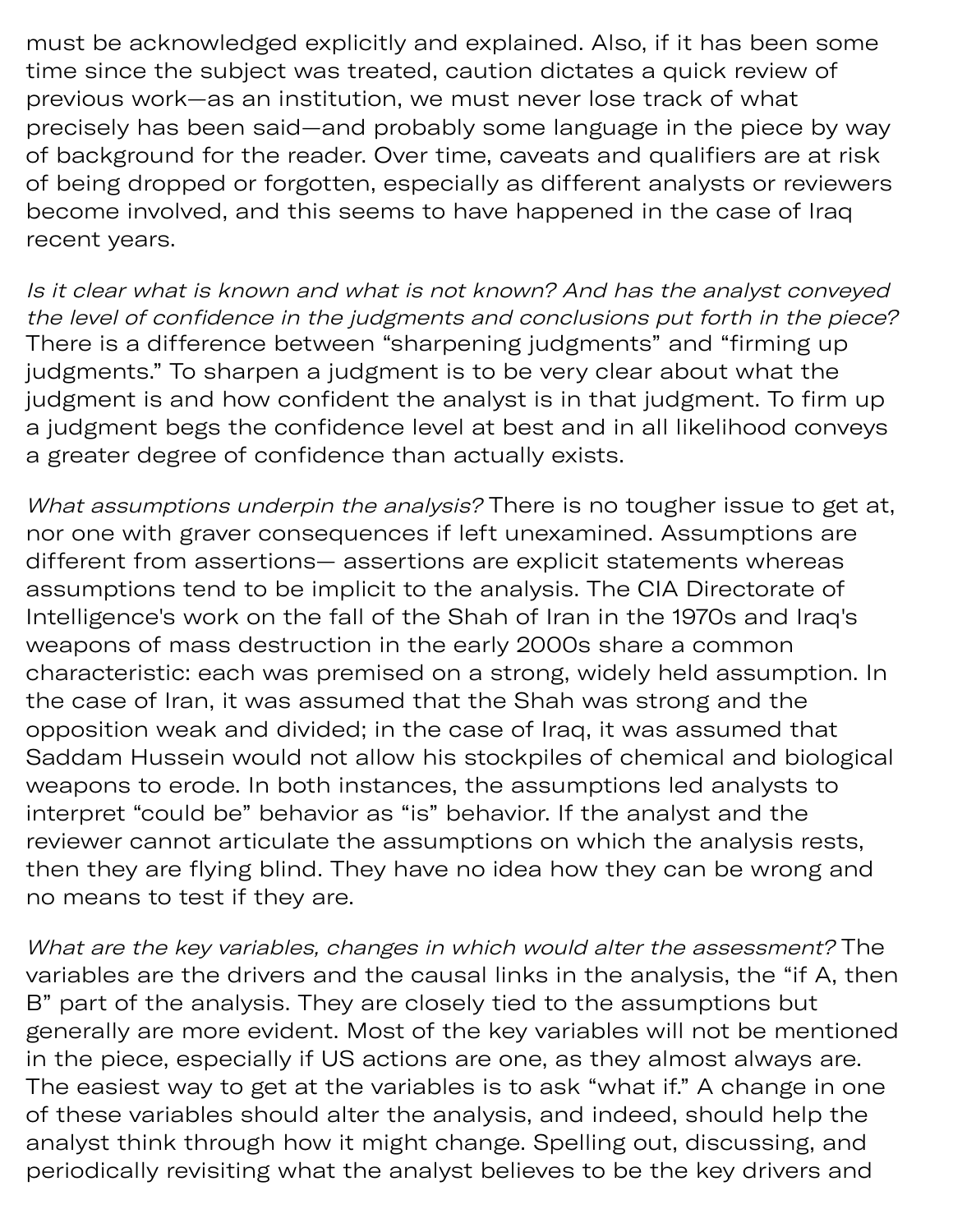shapers of the issue are also the best ways to identify the underlying assumptions. The 23 September 2004 transmittal message to the Duelfer Report on Iraq's weapons of mass destruction discusses hidden assumptions and Saddam's views and perceptions at length. The report argues that Saddam saw his situation, the United States, and Iran very differently than his adversaries did—a different set of causal links, variables, assumptions, and what-ifs. Sometimes the key variable is a strategic perspective, as it may have been in the Saddam case; at other times, it may be more mundane, like whether the railroad system can get the contraband to a port in time to make a sailing date.

### Second-Level Review

The second-level reviewer is usually the issue manager, who is well steeped in the subject matter but not as expert as the analyst or the firstline supervisor. As a rule, this individual is closer to the policymaker. The comparative advantage in the review process is a broader perspective, with regard to both the substance and the audience. The second reviewer is better positioned to see how the piece at hand fits in with other work being done and how it relates to the audience's needs. The focus of review at the second level should be those things that underpin the piece.

**Style.** The second-level reviewer should not be editing the piece— the blue pencil function. Flow and presentation are checked at the first level, and the odds are good that there is a staff that will do the final technical edit. The one thing the second-level reviewer should keep an eye out for is technical language or jargon that would not be immediately clear to the audience.

**Message.** The real work of the second-level reviewer starts here. Whereas the firstline supervisor bears the principal responsibility for the substantive *accuracy* of the piece, subsequent reviewers, by virtue of their greater perspective, bear responsibility for the *clarity* of the message for the audience, ensuring that the points the piece is attempting to make are apparent and that the supporting evidence is compelling (at best) or supportive (at a minimum). If the analyst and the first-level reviewer have done their job, this should not be that demanding. The key question for the second-level reviewer is whether the what/so-what will engage the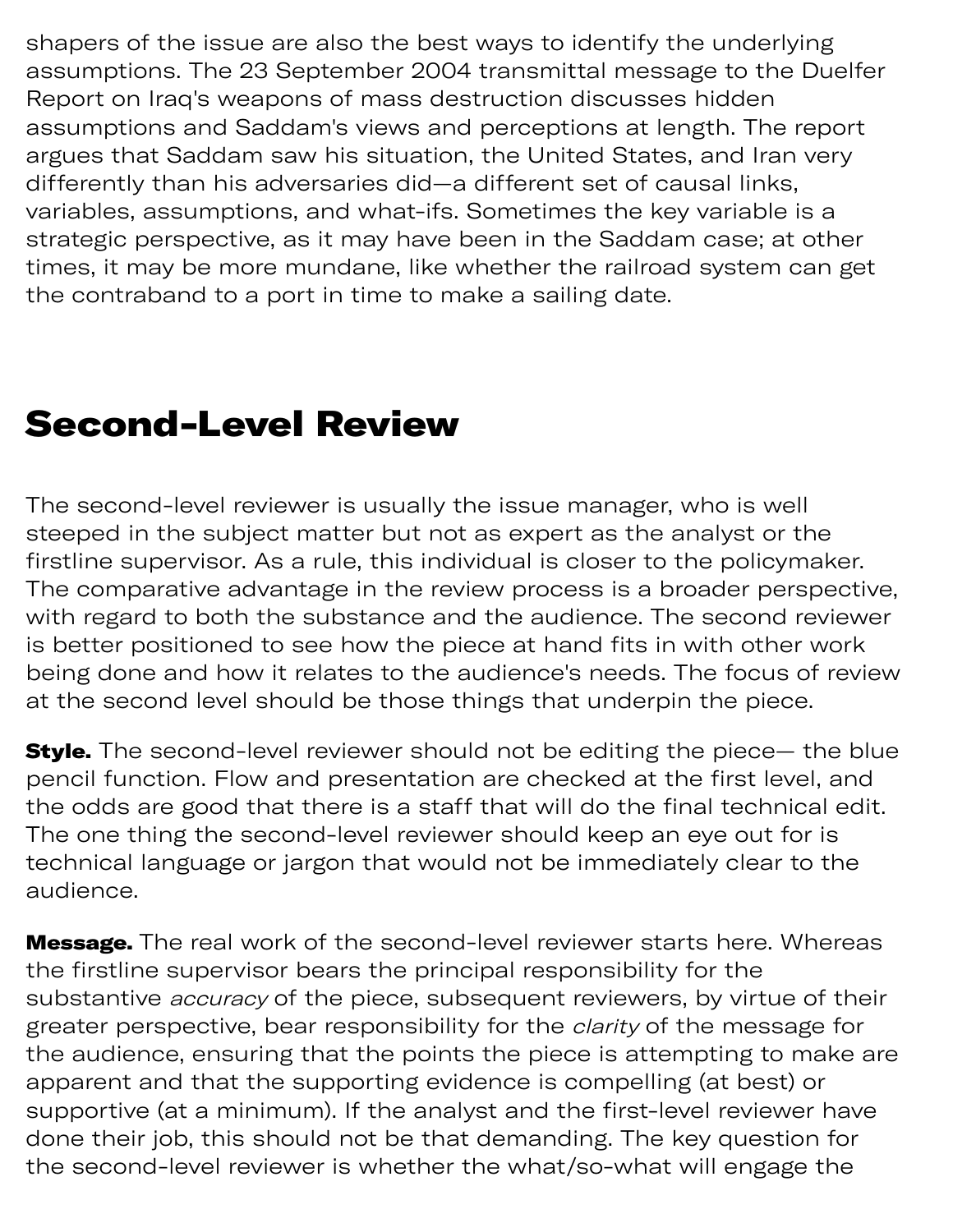target audience and whether the key points will seem convincing. By virtue of expertise and perspective, the second-level reviewer is in the best position to judge whether the analyst has made the case for whatever is being argued.

With regard to assertions, the second-level reviewer needs to ask: Does the assertion make sense; can it stand on its own merit without further explanation or evidence needed to convince the audience? It is the audience that matters in making this judgment, not the analyst. On issues where there are sharp policy divisions or great uncertainty, it is especially important to pay attention to the assertions, because they are an easy way to question or discredit the overall message. An overdrawn or unexamined assertion is one of the easiest ways to go wrong quickly.

Tradecraft. This is where the second level reviewer does his or her heavy lifting. As the chart shows, four of seven tradecraft issues for consideration are exactly the same as they are for the first-level reviewer and should be looked at in the same way: Is there an alternate explanation or interpretation of the evidence, and is it acknowledged? Is it clear what is known and what is not known, and has the analyst conveyed the level of confidence in the judgments and conclusions put forth in the piece? And what assumptions underpin the analysis and what are the key variables, changes in which would alter our assessment?

Three other tradecraft issues are similar to ones at the first level of review, but have a different focus here largely because of the broader perspective of the second-level reviewer:

Is this piece consistent not only with previous work on this topic but also with other analysis being done in the issue group? Policymakers generally have a broader set of responsibilities than analysts and any differences, real and perceived, across issues will be readily apparent to them. It is not unusual for different observers (and thus different analysts) to have different perceptions of multiparty talks, for example, and this can create the impression that analytic products are all over the map on the issue under discussion. It is also important for reviewers at this level to be alert to linkages between issues—increased tension in the Taiwan Strait has implications for Japan as well, for example.

Does the piece ask the right questions and are there gaps in our knowledge that could have a major impact on our analysis? This is where the second-level reviewer has the greatest potential impact. More than at the first stage, the second-level reviewer ought to be the "what if" person—the one with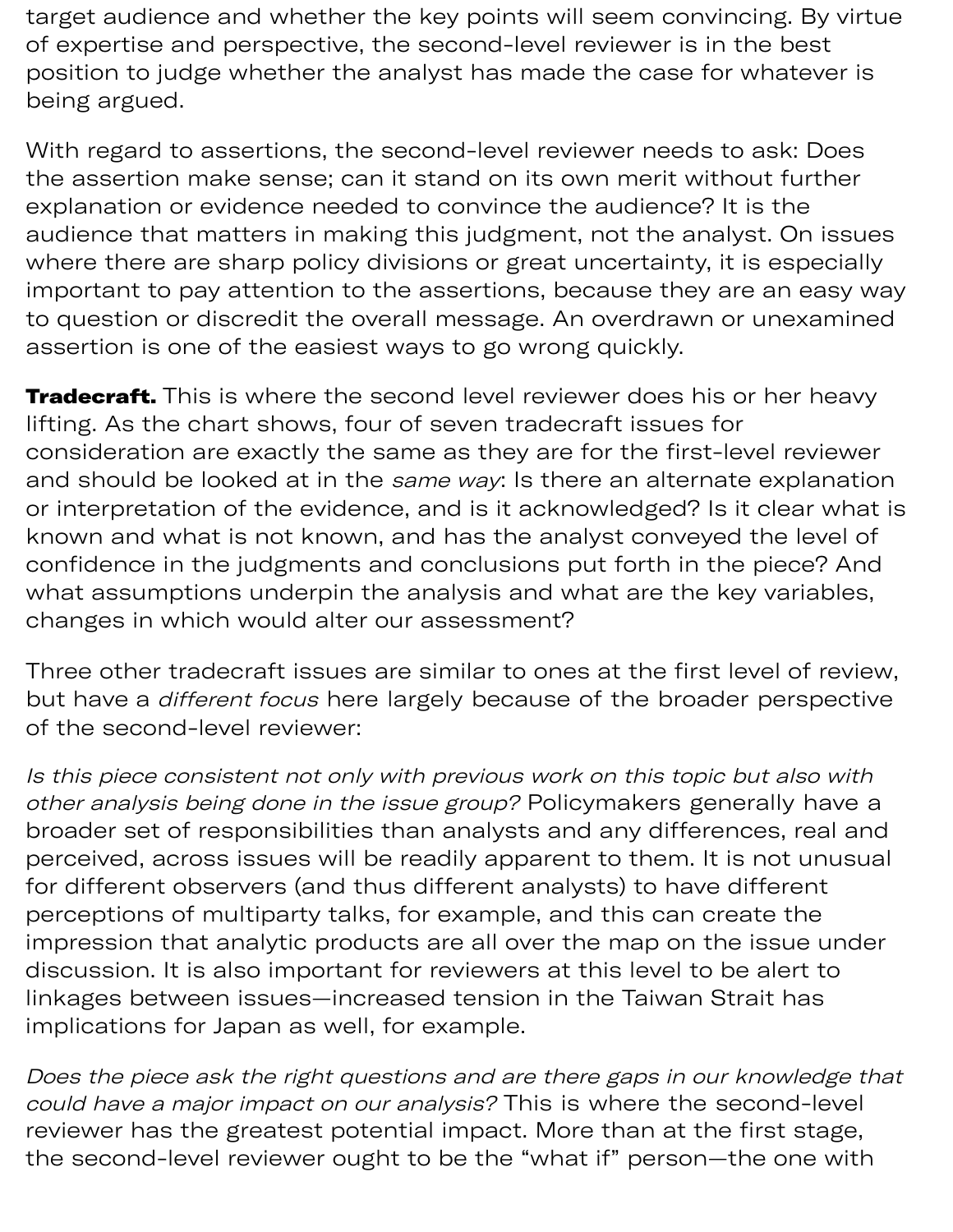enough expertise and enough perspective to get above the piece at hand. Specifically, it falls to the second-level reviewer more than anyone else to assure that the right questions are being asked, that blind spots in information are identified and factored in, and that alternate possibilities for key variables are considered. In the case of Iran in the 1970s, the points of views of the Shah and the opposition were well understood, but the view of wider Iranian society—the "swing vote"—was a key information gap. Some basic questions were not asked, including about the Shah's ability to follow a coherent course and the opposition's ability to work together. The willingness and ability of religious moderates to act as a third force was a key variable. Once a crisis becomes full blown, it is easy for analysts to get eaten up by the daily demand. This is precisely the moment when it is most necessary to step back and reconsider assumptions and variables, and ask the big "what if" questions.

Does the paper address known policymaker concerns and likely questions? Because the second-level reviewer is closer to the audience than the firstline supervisor, he or she is better positioned to ascertain whether the piece is likely to scratch the policymaker's itch. This reviewer is also better positioned to know whether the piece at hand is likely to generate additional questions, perhaps on related matters.

#### Third-Level Review

The third-level review should be done by the office director or the staff of a senior officer in the organization. On a particularly sensitive piece, both may weigh in. Their comparative advantage is that of the intelligent generalist who operates in a broad policy context. The third-level reviewer focuses on the piece almost exclusively from the perspective of the audience.

**Style and Message.** As at the previous stage, attention to style should be minimal, with an eye only for inappropriate or confusing jargon or technical language. One question should dominate the third-level review: will the intended audience find the piece convincing?

Tradecraft. The questions and concerns of the third-level reviewer are not significantly different from those of the second-level reviewer. The value added is in the broader perspective at this level, both in terms of the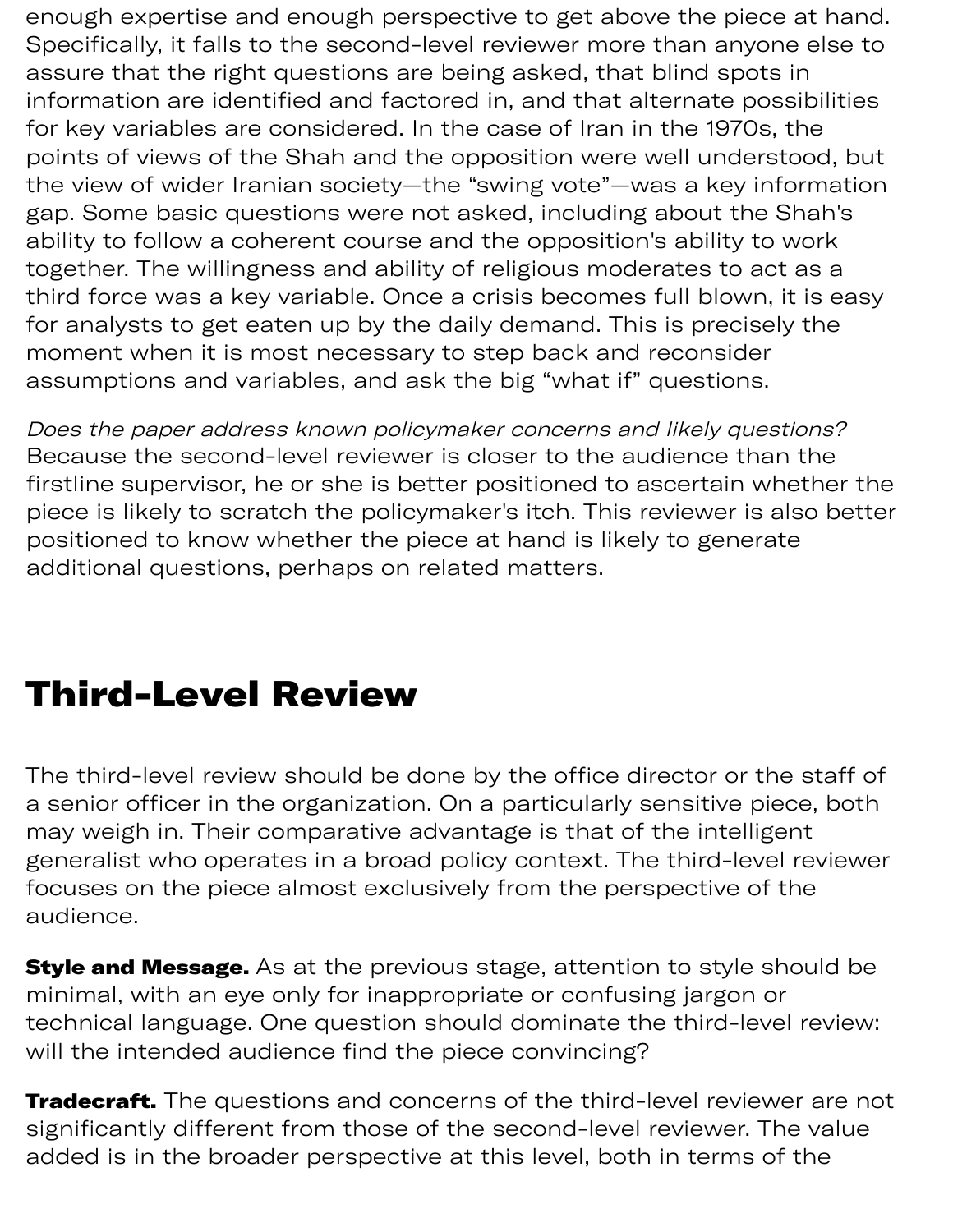reviewer's contact with a wider range of policymakers and an improved ability to see the forest for the trees. Like earlier reviews, the third level needs to ponder core tradecraft questions: Is it clear what is known and not known and what the level of confidence is? What assumptions underpin the analysis? And does the piece address policymaker concerns?

The third-level reviewer should primarily be concerned with two pairs of tradecraft issues. The first set relates to clarity: Will the non-expert understand the piece, and is it consistent with other work being done in the organization? The second set is the more challenging, and it goes to the "what if" questions. As an intelligent general reader, the third-level reviewer is best positioned to ask the "dumb questions" that never would occur to the expert. The third-level reviewer should focus most on whether the right questions have been asked and what the key variables are.

## Shared Responsibilities

In making sure that the all-important review process works, reviewers and analysts share two obligations: do all that they can to create an environment that facilitates an exchange of views and keep the discussion professional and not personalize the issues or get emotional. Beyond these common responsibilities, they each have their own set of responsibilities:

Reviewers must respect the views of analysts. A reviewer's experience and perspective are strengths, but so are an analyst's expertise and command of detail. Reviewers must be open to discussing substantive differences raised by analysts. Although the final say goes to the reviewers, the process should be a dialogue not a decree. Reviewers, moreover, have an obligation to put analysts at ease and to draw out their views. They should be specific about their concerns or issues. If a reviewer cannot explain what the problem is, the problem may be the reviewer. Reviewers should complete their work quickly. If the piece is a priority for the analyst, it has to be a priority for the reviewer. Finally, reviewers must be prepared to stand behind the analysts and their analysis at the conclusion of the review process.

Analysts, for their part, should submit the best draft they are capable of. They should respect the experience, perspective, and expertise of the